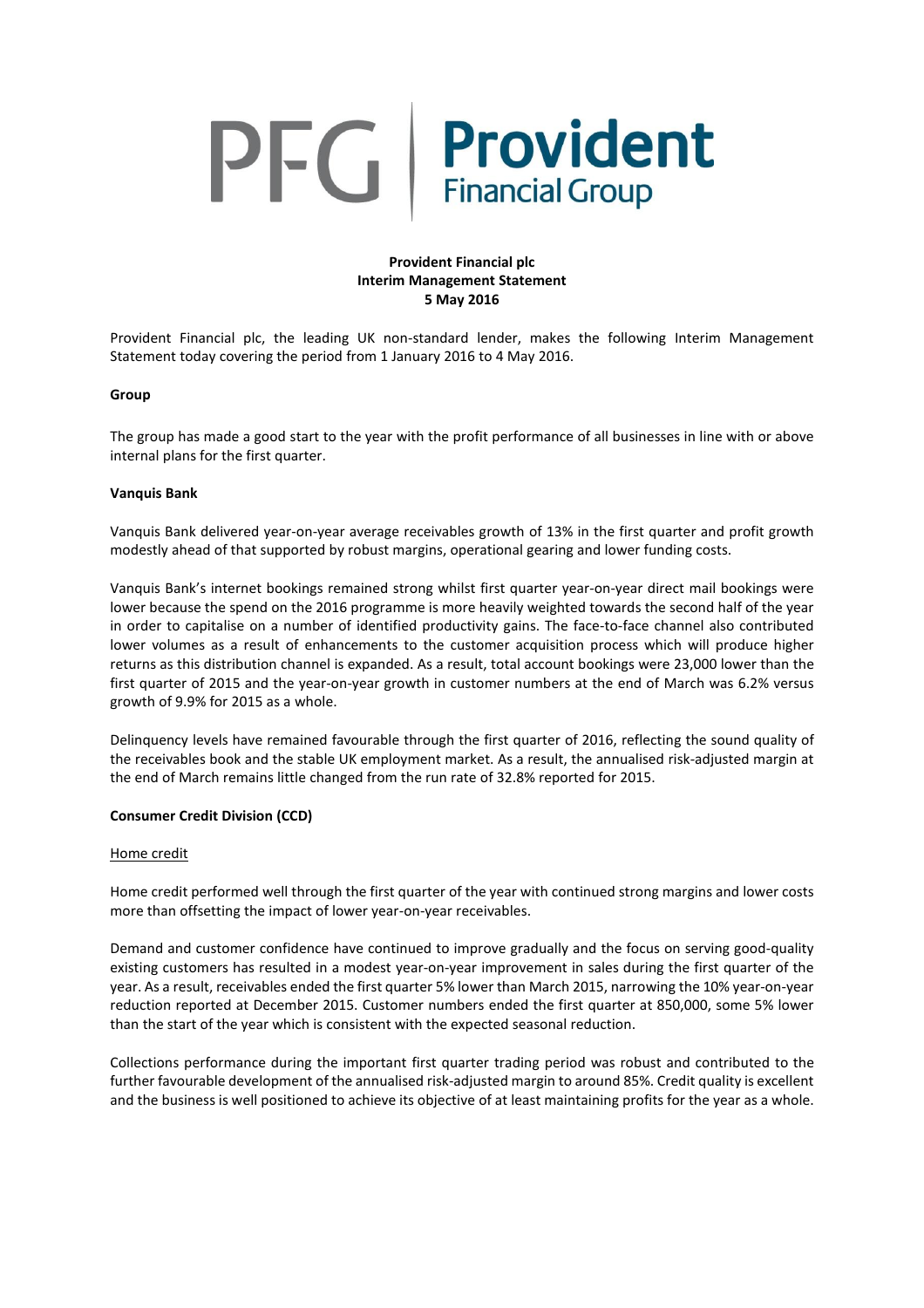### **Satsuma**

Satsuma's performance continues to benefit from the significant tightening of credit standards implemented in the fourth quarter of last year. The credit quality of recent cohorts of lending are developing satisfactorily and, very importantly, the business is now generating a strong flow of further lending to established, good-quality customers. Customer numbers and receivables ended the quarter little changed from December 2015, reflecting the seasonally quiet first quarter, whilst showing year-on-year growth rates of approximately 60% and 65% respectively.

A number of business and product development initiatives are on-track to be delivered in 2016, including the launch of a mobile app and a monthly product. There is no change to the guidance for the business to be at around break-even for the year as a whole.

#### glo

Good progress has been made in developing the underwriting, marketing and customer journey at glo in advance of the transfer of the operation to Vanquis Bank and full roll-out of the business during the second half of the year.

#### **Moneybarn**

Moneybarn has enjoyed a strong flow of new business volumes during the first quarter of the year. Customer numbers and receivables ended March at 33,000 and £243m respectively, representing year-on-year growth of approximately 40%. The returns being generated by the business are consistent with 2015 and the business continues to explore further opportunities to develop its product offering.

#### **Funding and capital**

The group's funding and liquidity positions remain strong with balance sheet gearing at the end of March of 2.0 times (March 2015: 2.1 times) compared with a covenant limit of 5.0 times.

Headroom on the group's committed debt facilities at March 2016 amounted to £289m, which together with the retail deposits programme at Vanquis Bank, is sufficient to fund maturities and projected growth in the business until May 2018.

#### **Regulation**

There have been no significant changes to the regulatory framework since the year-end results announcement. Vanquis Bank continues to operate under an interim Consumer Credit permission awaiting formal approval of its application for a variation of permissions and the group continuesto have a constructive dialogue with regulators and respond to questions associated with the applications for full authorisation in respect of CCD and Moneybarn.

## **Outlook**

All of the group's businesses have made a good start to the year, trading in line with or above internal plans and the sound credit quality across all three divisions provides the foundation for another good performance in 2016.